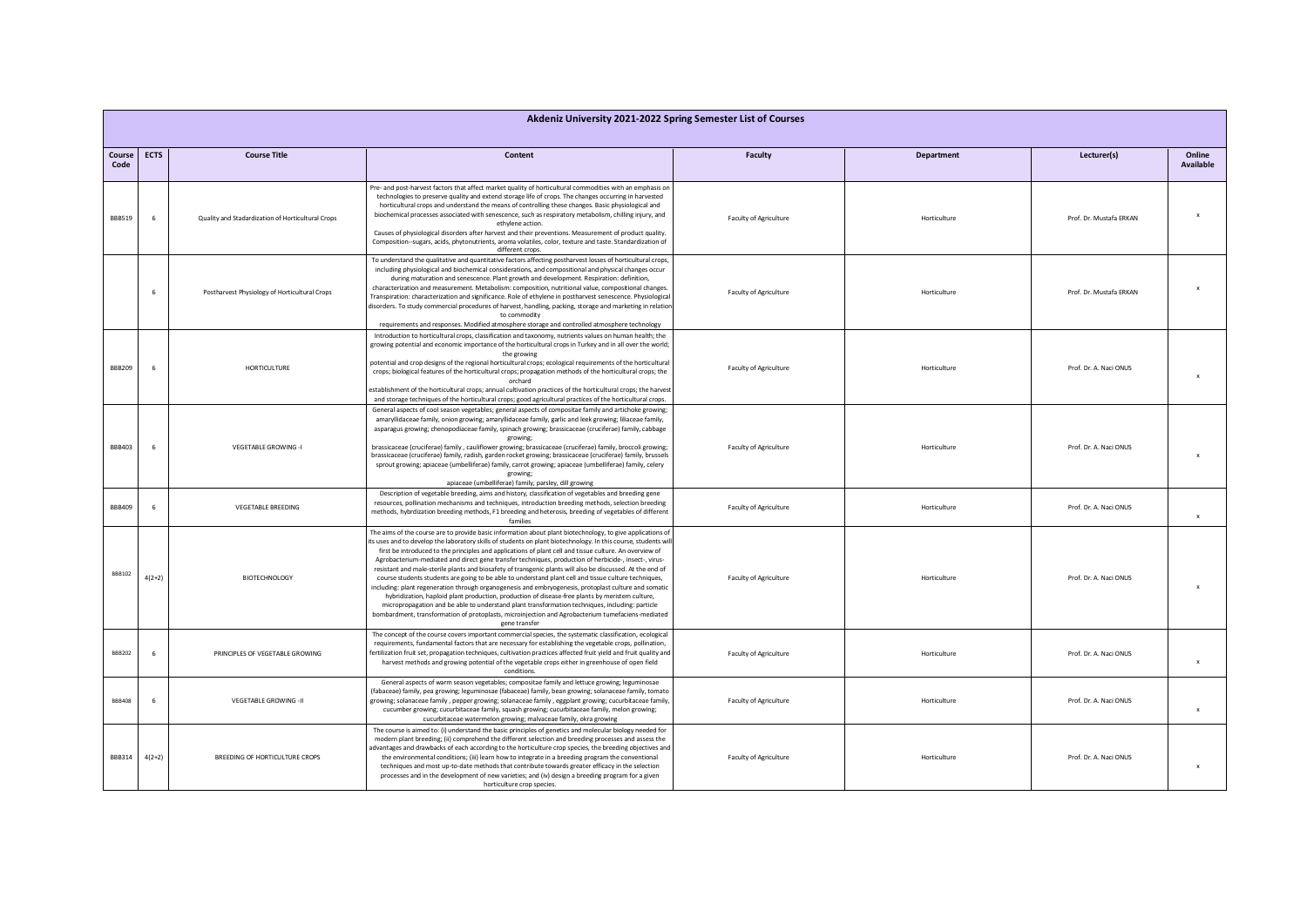| ZF 204        |                | <b>GENETICS</b>                                           | The aim of the course is to provide students with a strong background in the principles of Mendelian<br>genetics. Students will become familiar with Mendel's basic postulates and the additional insights that<br>modern genetics has brought to this field and to make students aware of the power of DNA technology.<br>During the course the basic concepts of DNA manipulations will also be taught. The course "Genetics" is<br>designed to introduce the student to nearly all of the fundamental concepts of genetics. The 2/3 of the<br>course will focus on the basic principles of classical (Mendelian) genetics, while the 1/3 of the course will<br>deal with the modern discoveries of molecular biology and their applications in today's world. | Faculty of Agriculture        | Horticulture | Prof. Dr. A. Naci ONUS         | $\boldsymbol{\mathsf{x}}$ |
|---------------|----------------|-----------------------------------------------------------|------------------------------------------------------------------------------------------------------------------------------------------------------------------------------------------------------------------------------------------------------------------------------------------------------------------------------------------------------------------------------------------------------------------------------------------------------------------------------------------------------------------------------------------------------------------------------------------------------------------------------------------------------------------------------------------------------------------------------------------------------------------|-------------------------------|--------------|--------------------------------|---------------------------|
| <b>BBB501</b> |                | GENETIC IMPROVEMENT OF HORTICULTURE PLANTS                | Genetic enhancement of crop value to humans began with domestication and continues with farmers'<br>variety development and scientifically trained plant breeders' applications of Mendelian, quantitative, and<br>molecular genetics. This course examines horticultural crops, fruits and vegetables, genetic improvement<br>methods, tools genetics. This course examines horticultural crops, fruits and vegetables, genetic<br>improvement methods, tools available to breeders, choices and modifications of the tools to meet specific<br>objectives, and challenges plant breeders face in developing varieties for the future.                                                                                                                          | Faculty of Agriculture        | Horticulture | Prof. Dr. A. Naci ONUS         | $\boldsymbol{\mathsf{x}}$ |
| <b>BBB503</b> | -6             | <b>Horticultural Systems</b>                              | Science and technology of horticultural plants grown for foods and ornamental, purposes. Lectures, labs,<br>and field trips involve natural history and evolution of horticultural plants, botany and physiology,<br>sustainable management of soil, water and plant nutrition, breeding and propagation, ecological functions,<br>and integrated design and management of horticultural plantings and production systems                                                                                                                                                                                                                                                                                                                                        | <b>Faculty of Agriculture</b> | Horticulture | Prof. Dr. A. Naci ONUS         | $\mathbf{x}$              |
| <b>BBB505</b> | 6              | Physiology and Development of Plants in Horticulture      | Protected horticulture depends on modifying the physical environment of an enclosed space so as to<br>improve the growth and quality of plants. The course comprises advanced plant physiology and<br>developmental biology described in relation to the production of plants, cut flowers, fruits, etc under<br>protected cultivation. The physiological content emphasizes plant responses to the environment, such as<br>photosynthesis, temperature stress, water relations etc. The developmental content deals with plant<br>propagation techniques, flower induction and development, plant morphological control etc.                                                                                                                                    | Faculty of Agriculture        | Horticulture | Prof. Dr. A. Naci ONUS         | $\mathbf{x}$              |
| <b>BBB507</b> | 6              | Biotechnology of Horticultural Crops                      | The first set of lectures outlines the techniques used in Plant Biotechnology and in the second set, specific<br>examples of application of these techniques and the effects on science and society are provided. Guest<br>lectures will be provided on Entrepreneurship in Plant Biotechnology. During the course a plant biotech<br>company will be visited. Various techniques will be taught during course. . Throughout the course period,<br>students will work on an assignment focusing on one particular plant biotechnology case, which requires<br>searching for and understanding of recent scientific literature. The results of this case study will be<br>presented at the end of the term.                                                       | Faculty of Agriculture        | Horticulture | Prof. Dr. A. Naci ONUS         |                           |
| <b>BBB509</b> |                | Vegetable Seed Technology                                 | During the course basic seed technological knowledge is provided, including vegetable seeds dormancy,<br>seed quality, seed development, storage and quality improvement methods and ecological factors on<br>vegetable seed production.                                                                                                                                                                                                                                                                                                                                                                                                                                                                                                                         | Faculty of Agriculture        | Horticulture | Prof. Dr. A. Naci ONUS         |                           |
| <b>BBB511</b> | 6              | DNA Fingerprinting Methods of Horticultural Crops         | Some of the factors that limit the progress of plant breeding can be overcome or achieved more rapidly by<br>utilising plant biotechnology including the DNA fingerprinting methods. In this course, students will first be<br>introduced to the principles and applications of different fingerprinting methods. Later on each individual<br>fingerprinting methods are taught and discussed in details including advantages and disadvantages of each<br>method                                                                                                                                                                                                                                                                                                | Faculty of Agriculture        | Horticulture | Prof. Dr. A. Naci ONUS         | $\mathbf{x}$              |
| <b>BBB513</b> | 6              | Recent Developments in Vegetable Growing                  | In a comparision to other crops vegetable industry has a highly dynanmic system and many developments<br>take place in each year within the vegetable industry. Therefore the main objective of the course is to raise<br>students aware of the these dynamic systems and get familiar with recent developments. Developments<br>and changes take place in vegetable production areas, vegetable production systems, recently developed<br>cultivars and their main features, recent developments take place in vegetable seed industry and vegetable<br>seedling industry as well as seedlings.                                                                                                                                                                 | Faculty of Agriculture        | Horticulture | Prof. Dr. A. Naci ONUS         | $\mathbf{x}$              |
| <b>BBB515</b> |                | Genetic Resources and Preservation of Horticultural Crops | Description of plant genetic resources, distrubution of plant genetic resources all around the world, center<br>of origins, genetic resources erosion, finding, collecting and preservation of genetic resources of<br>horticultural crops, storage of genetic resources and recording                                                                                                                                                                                                                                                                                                                                                                                                                                                                           | Faculty of Agriculture        | Horticulture | Prof. Dr. A. Naci ONUS         | $\mathbf{x}$              |
| <b>BBB517</b> | 6              | Genome and Genome Analysis of Horticultural Crops         | To provide basic information about the genome of horticultural crops is the main objective of the course.<br>Another objective of the course is to teach the students how one can use the results of genome analysis<br>results for horticultural crops. Although genome term has been known for a lon time, genomic term is<br>rather new term. Genomic term first time was used in 1986. Genomic term is used for genome mapping,<br>sequencing and characterization. Within this context genomic term can be divided into 3 different parts: 1.<br>Functionasl genomics, 2. Structural genomics and 3. Comparative genomics. Within this course genome,<br>genome analysis and genome structures issues are discussed within the horticultural crops          | Faculty of Agriculture        | Horticulture | Prof. Dr. A. Naci ONUS         | $\boldsymbol{\mathsf{x}}$ |
|               | 10             | Traineeship                                               | Growing, cultivation and breeding studies of vegetable crops, obtaining haploid plants and the use of<br>molecular markers on improvement of vegetable crops                                                                                                                                                                                                                                                                                                                                                                                                                                                                                                                                                                                                     | Faculty of Agriculture        | Horticulture | Assist. Prof. Dr. İlhami TOZLU | $\boldsymbol{\mathsf{x}}$ |
| <b>BBB405</b> |                | Citriculture                                              | Thiscoursegives an verview about the Citrus production World wide and the Mediterranean Basin in<br>Particular. Topics covered are: growingpotential, systematic classification, widely grown cultivars,<br>morphological and biological features of Citrus species, propagation techniques and cultural practices.<br>Rootstock and scion selection, andnurseries, orchard establishment crop production, crop health,<br>economics of crop production and post harvestconsiderations. Students are also introduced in the World<br>citrus market and its changes, and future expectations in Citrus production.                                                                                                                                                | <b>Faculty of Agriculture</b> | Horticulture | Assist, Prof. Dr. İlhami TOZLU | $\boldsymbol{\mathsf{x}}$ |
| <b>BBB207</b> | $\overline{3}$ | General Fruit Science                                     | The course encompasses information which includes, the history of fruit science, classification of World<br>fruit species. General aspects of fruit sciece and farmingwill be discussed as; biology, morphology, and<br>physiology od fruit trees. Orcharding and cultural practises are also covered in the course as, propagation                                                                                                                                                                                                                                                                                                                                                                                                                              | Faculty of Agriculture        | Horticulture | Assist. Prof. Dr. İlhami TOZLU | $\mathbf x$               |
|               |                |                                                           | orchard establishmenti, flowering and fertilization, cultural practices, processing and storage.                                                                                                                                                                                                                                                                                                                                                                                                                                                                                                                                                                                                                                                                 |                               |              |                                |                           |
| <b>BBB301</b> |                | Temperate Fruits -I                                       | Principles of fruitproduction, emphasizing on temperate nut crops are the main subject of this course.<br>Crops to be studied include almond, walnut, pistachio, hazelnut, chesnutetc. Within this course integrated<br>management of temperate nut cropping systems including site selection, orchard establishment cultural<br>and management practices, taxonomicclassifications, physiologicaland environmental control of plant<br>development will be covered.                                                                                                                                                                                                                                                                                             | Faculty of Agriculture        | Horticulture | Assist. Prof. Dr. İlhami TOZLU | $\mathbf{x}$              |